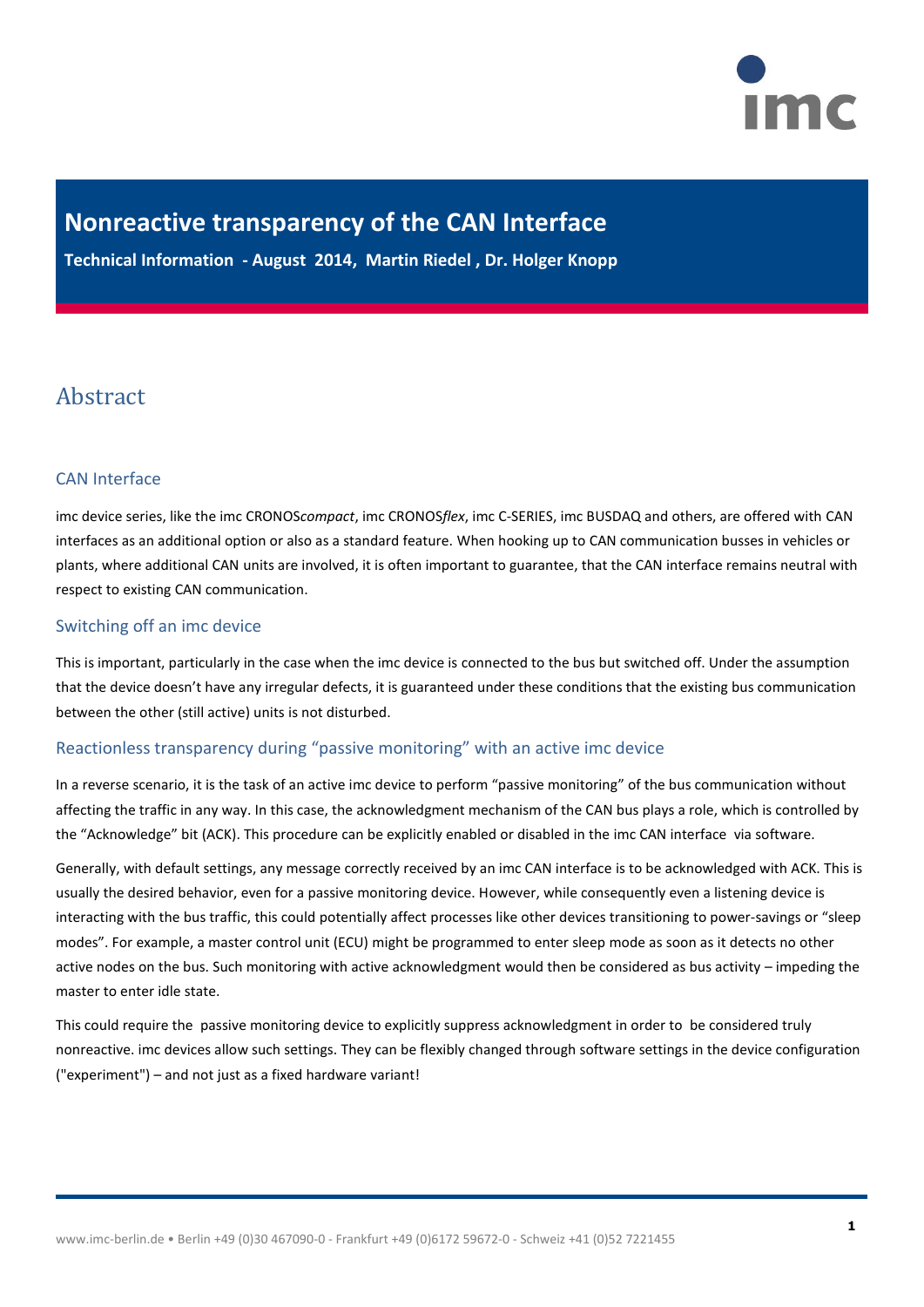

## Technical details

## CAN Transceiver

The applied CAN transceivers driving the signals on the bus have high impedance when power is off, thus leaving the bus unaffected. Impact of additional ESD suppression components (depending on product type and version) as well as the Sleep / wake-up detection is independent of power state. Interaction would only occur in case of hardware faults.

#### **Termination**

Please note the configurable internal termination resistor of the imc CAN interface. With the device off, the termination is always inactive (high impedance). When the device is on, the software configuration determines whether the termination is active.

#### Isolation

To ensure maximum robustness during active operation, all imc devices generally connect to the CAN bus via a galvanically isolated interface. This means that the bus transceivers are operated from an isolated and independent supply and can therefor freely adapt to arbitrary existing electrical conditions and potentials of the bus – being thus completely nonreactive with respect to signal integrity.

### Acknowledge

Usually, CAN messages sent from a master, are acknowledged when properly received (Check Sum) by every receiving slave by setting the ACK bits on the bus. After preparation of the device, the CAN interface is activated and executes acknowledgments, even when not performing running measurements.

While this is typically the desired default setting, it can be changed by using the CAN Assistant, so that acknowledgment by the imc CAN interface is suppressed. This setting only allows read-only operation. Such completely passive and reactionless monitoring clients are then no longer detected by a sending master.

| Edit Insert Extra<br>File                                             |                                                                                                                                                                                                                                                                           |
|-----------------------------------------------------------------------|---------------------------------------------------------------------------------------------------------------------------------------------------------------------------------------------------------------------------------------------------------------------------|
| ĉ<br>8 D G G<br>⊟                                                     | <b>ARE</b><br>₩<br>切<br>Device: Gerät2_123359<br>$\backsim$                                                                                                                                                                                                               |
| Definitions                                                           | Validity<br>Error handling<br>Synchronization                                                                                                                                                                                                                             |
|                                                                       | CAN-element<br><b>IID</b><br>Name                                                                                                                                                                                                                                         |
|                                                                       | <b>Will Node 1</b><br>Node 001<br><b>WILL</b> Node 2<br>Node_002                                                                                                                                                                                                          |
| $\begin{array}{c} \hline \rule{0pt}{2ex} \rule{0pt}{2ex} \end{array}$ | CAN_Messages_S1_K1<br>Log channel name:<br>Acknowledge:<br>On (Default)<br>$\checkmark$                                                                                                                                                                                   |
|                                                                       | <b>IBC</b> node addressing mode<br>J1939-support<br>The CAN-controller's Acknowledge can be deactivated<br>(listen-only mode) for appropriate devices. Attention:<br>Support for Errorframes channel<br>without an Acknowledge, the entire sending capability is<br>lost! |
|                                                                       | Monitor channels<br>ECU monitor channels                                                                                                                                                                                                                                  |
|                                                                       | The CAN-controller's Acknowledge can be deactivated (listen-only mode) for appropriate devices. Attention: without an Acknowledge, the entire sending capability is lost!                                                                                                 |